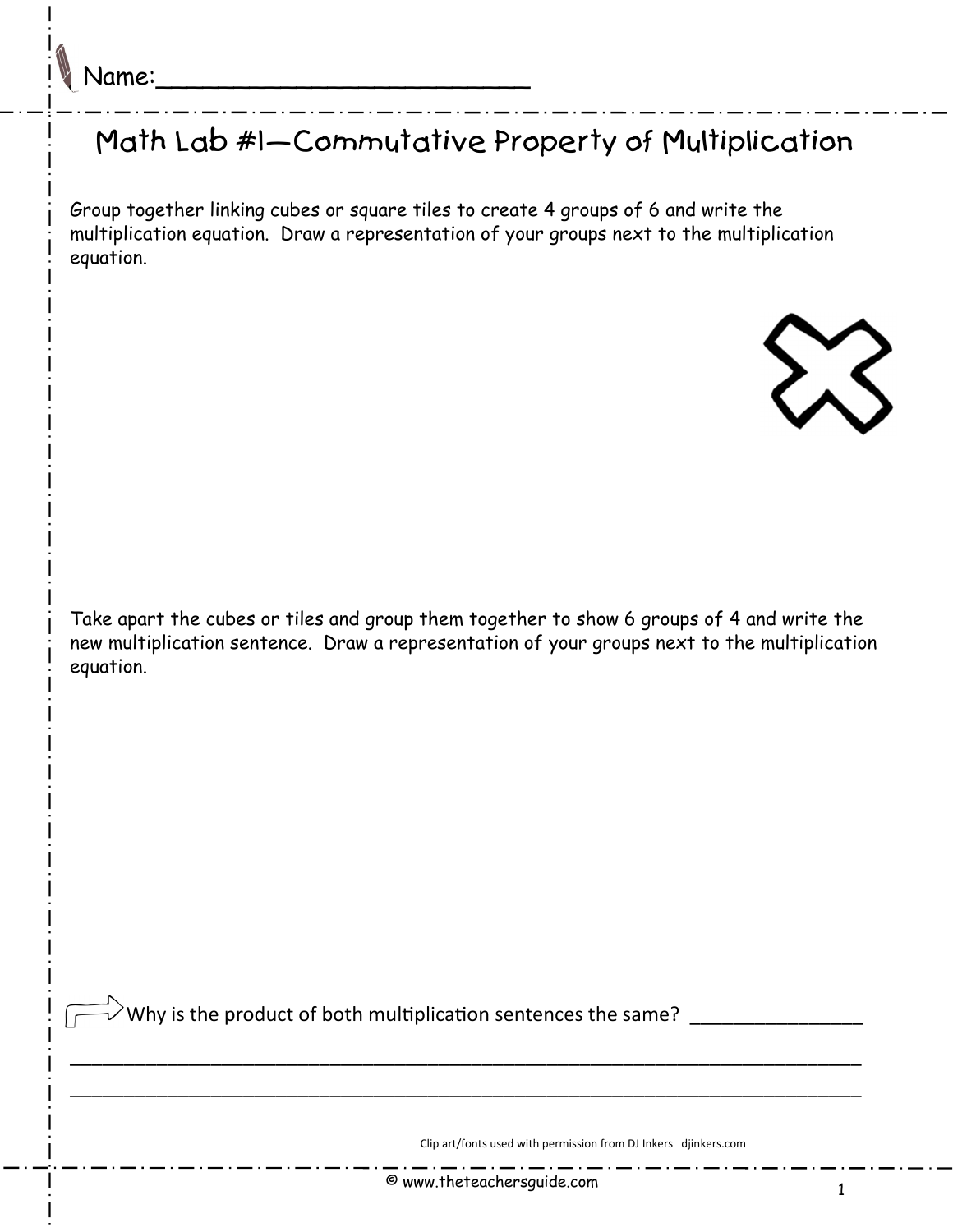## Math Lab #1—Commutative Property of Multiplication

Group together linking cubes or square tiles to create 3 groups of 7 and write the multiplication equation. Draw a representation of your groups next to the multiplication equation.



Take apart the cubes or tiles and group them together to show 7 groups of 3 and write the new multiplication sentence. Draw a representation of your groups next to the multiplication equation.

 $\alpha^2$  Why is the product of both multiplication sentences the same?  $\frac{1}{\alpha}$ 

Clip art/fonts used with permission from DJ Inkers djinkers.com

\_\_\_\_\_\_\_\_\_\_\_\_\_\_\_\_\_\_\_\_\_\_\_\_\_\_\_\_\_\_\_\_\_\_\_\_\_\_\_\_\_\_\_\_\_\_\_\_\_\_\_\_\_\_\_\_\_\_\_\_\_\_\_\_\_\_\_\_\_\_\_\_\_

\_\_\_\_\_\_\_\_\_\_\_\_\_\_\_\_\_\_\_\_\_\_\_\_\_\_\_\_\_\_\_\_\_\_\_\_\_\_\_\_\_\_\_\_\_\_\_\_\_\_\_\_\_\_\_\_\_\_\_\_\_\_\_\_\_\_\_\_\_\_\_\_\_